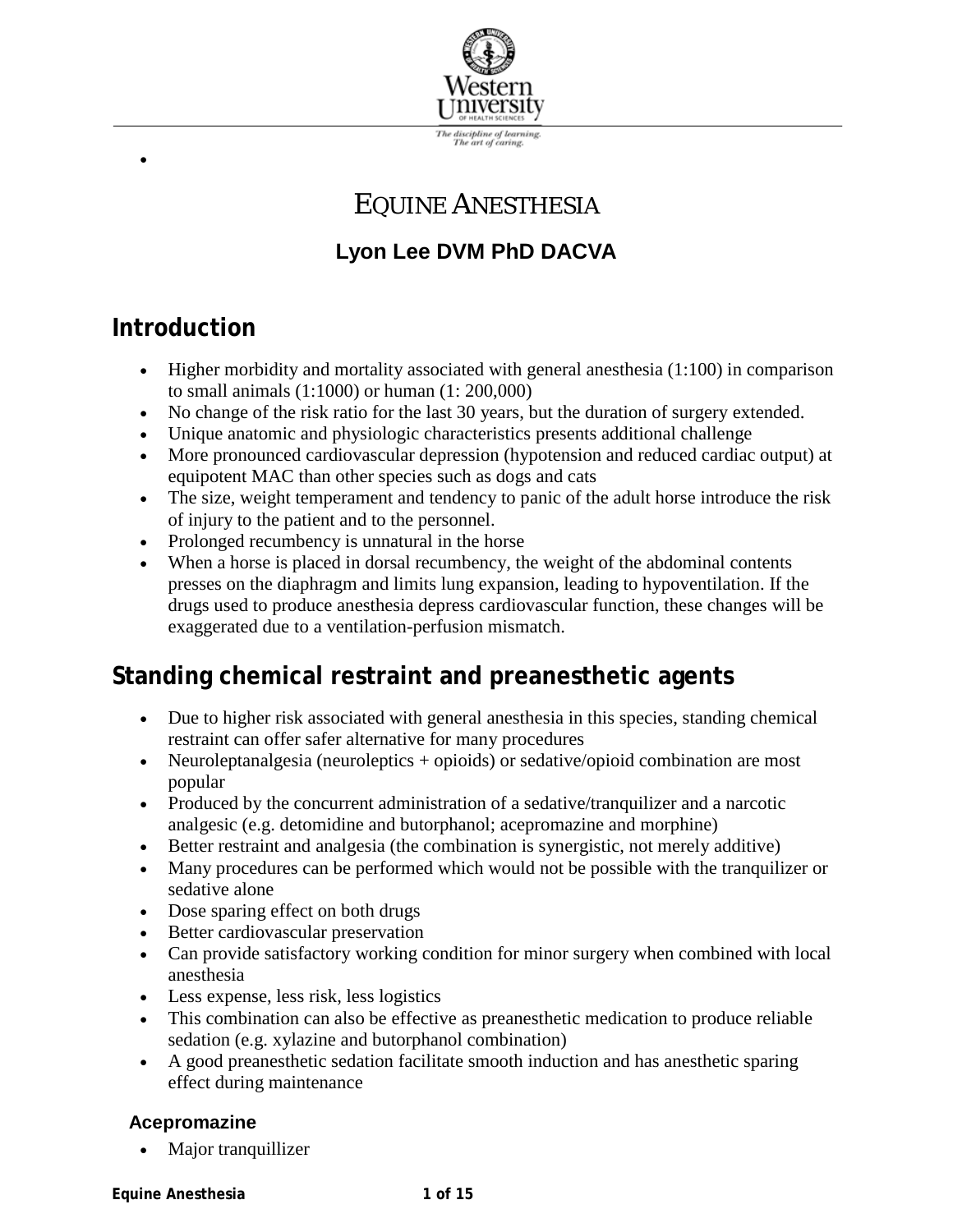- Hypotensive
- Anti-arrhythmic
- Stallion: penile priapism
- Requires at least 20 min for good effect even after IV injection, and 30 to 45 min when given IM
- Prolonged duration
- $0.025 0.05$  mg/kg
- Premedication dose of 0.04 mg/kg IV has minimal cardiovascular effect in healthy horses
- Respiratory rate decreases but tidal volume increases to maintain relatively normal ventilation
- Will cause hypotension (more so in old, debilitated, or hypovolemic horses) through direct myocardial depression and peripheral vasodilation
- Has been replaced mainly by alpha 2 agonists for sedation

### **Diazepam**

- Minor tranquillizer
- Excellent muscle relaxation
- Minimal cardiopulmonary depression
- Not given alone in the horse due to panic (and excitement) mediated by ataxia
- Usually administered as part of induction agents with ketamine
- $0.02 0.1$  mg/kg IV

### **Xylazine**

- Has replaced acepromazine as sedative/premedicant
- Onset of action following IV injection at 2 min, reaching peak effect in 5 minutes.
- Potent hypnotic and produces a predictable sedation
- Head drops almost to ground
- Beware, horses are very sensitive to touch on the hindlimbs when sedated with xylazine, and still able to kick accurately
- Dose dependent severe cardiovascular effect: bradyacardia, AV dissociation, myocardial depression (decreased cardiac output)
- Second degree atrioventricular heart block may persist for the duration of sedation.
- Initial transient hypertension lasting for  $5 10$  minutes, then prolonged hypotension lasting 30 minutes or longer
- Little effect on respiration: PaO2 mildly fall
- Duration for sedative effect lasts about 30 minutes
- $0.5 1$  mg/kg IV
- Horse becomes ataxic but remains standing
- Increasing dose does not increase the degree of sedation, but duration. (ceiling effect on the degree of sedation)
- Best given with butorphanol for standing chemical restraint
- An intra-arterial injection of xylazine will usually cause uncontrolled excitement, followed by collapse and thrashing or rigidity. This should be treated with an infusion of guaifenesin to produce relaxation, diazepam to control seizures, oxygen to counteract respiratory depression, fluids IV to counter hypotension.
- Other side effects
	- o Hyperglycemia
	- o Diuresis
	- o Sweating
	- o GIT motility depression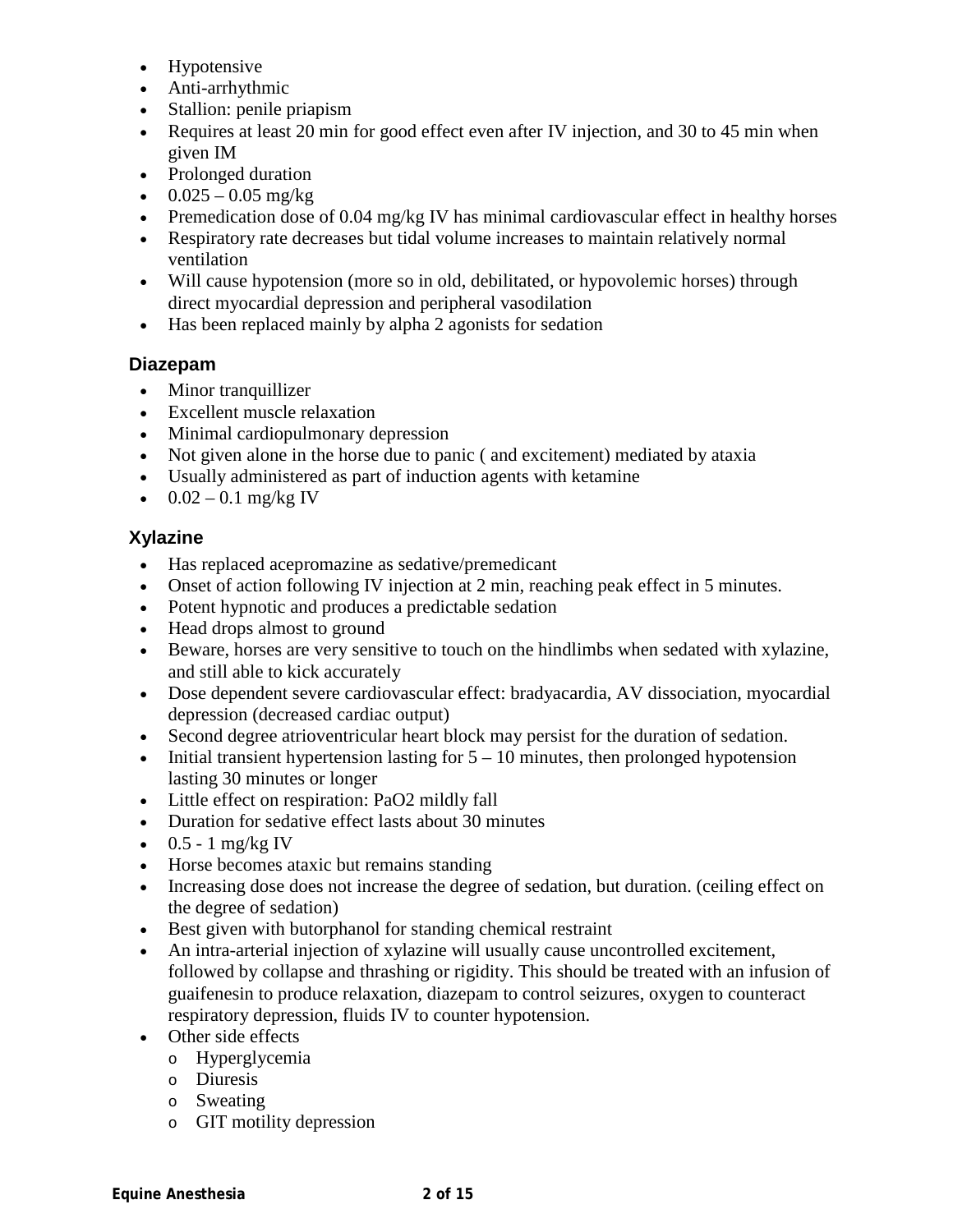- o Depressed intestinal motility will last longer than the sedative effects of the drugs. Do not feed the horse until intestinal motility returns, otherwise the horse may become colicky
- o Platelet aggregation
- o Uterine contractions in cows. The incidence of abortion in pregnant mares has not been established. Detomidine in this regard has been regarded better alternative both in cows and mares.

#### **Detomidine**

- More popular in Europe (cheaper than xylazine)
- Duration of sedation longer acting than xylazine (twice), lasting at least 45 min
- $\bullet$  5 20 mcg/kg IV
- Similar side effects in all other aspects with xylazine
- Precautions are similar to those given for xylazine. Sedation may be inadequate if horse was excited before administration of detomidine.

#### **Romifidine**

- Available in Europe for a while and recently become available in the US market
- Less ataxia may be advantageous for head and neck procedures
- $50 150$  mcg/kg IV
- Longer sedative effect than detomidine
- Similar in all other aspects with xylazine and detomidine

### **Butorphanol**

- Not used alone due to excitement, so always given with sedatives as part of sedative/opioid combination
- Also, do not use morphine, oxymorphone, or etorphine alone in healthy horses. (excitement can be even more pronounced)
- However, the horse in pain, e.g. colic, usually will not become excited when these drugs are used in low doses for analgesia.
- Adequate analgesia for minor procedure
- $0.02 0.05$  mg/kg IV
- Minimal change in HR, BP, CO when given alone.
- BP is decreased if butorphanol is administered during halothane anesthesia.

### **Anticholinergics**

- Depress gastrointestinal motility and increase the risk of abdominal discomfort or colic, so only administer when bradycardia or vagal reflexes are a problem
- Bradycardia in anesthetized horses is arbitrarily defined as  $HR < 25$  beats/min
- Atropine  $0.002 0.01$  mg/kg IV or glycopyrrolate  $0.001 0.005$  mg/kg IV

### **Drug combinations**

- Precaution on combining xylazine with acepromazine because of the additive hypotensive effect
- More consistent degree of sedation and extended duration with the combination are advantageous
- Experimentally, it has been demonstrated that simultaneous administration of acepromazine (0.05 mg/kg) and xylazine (0.55 mg/kg) to healthy horses did not produce cardiovascular changes that were significantly different from those produced by xylazine alone at 1.1 mg/kg.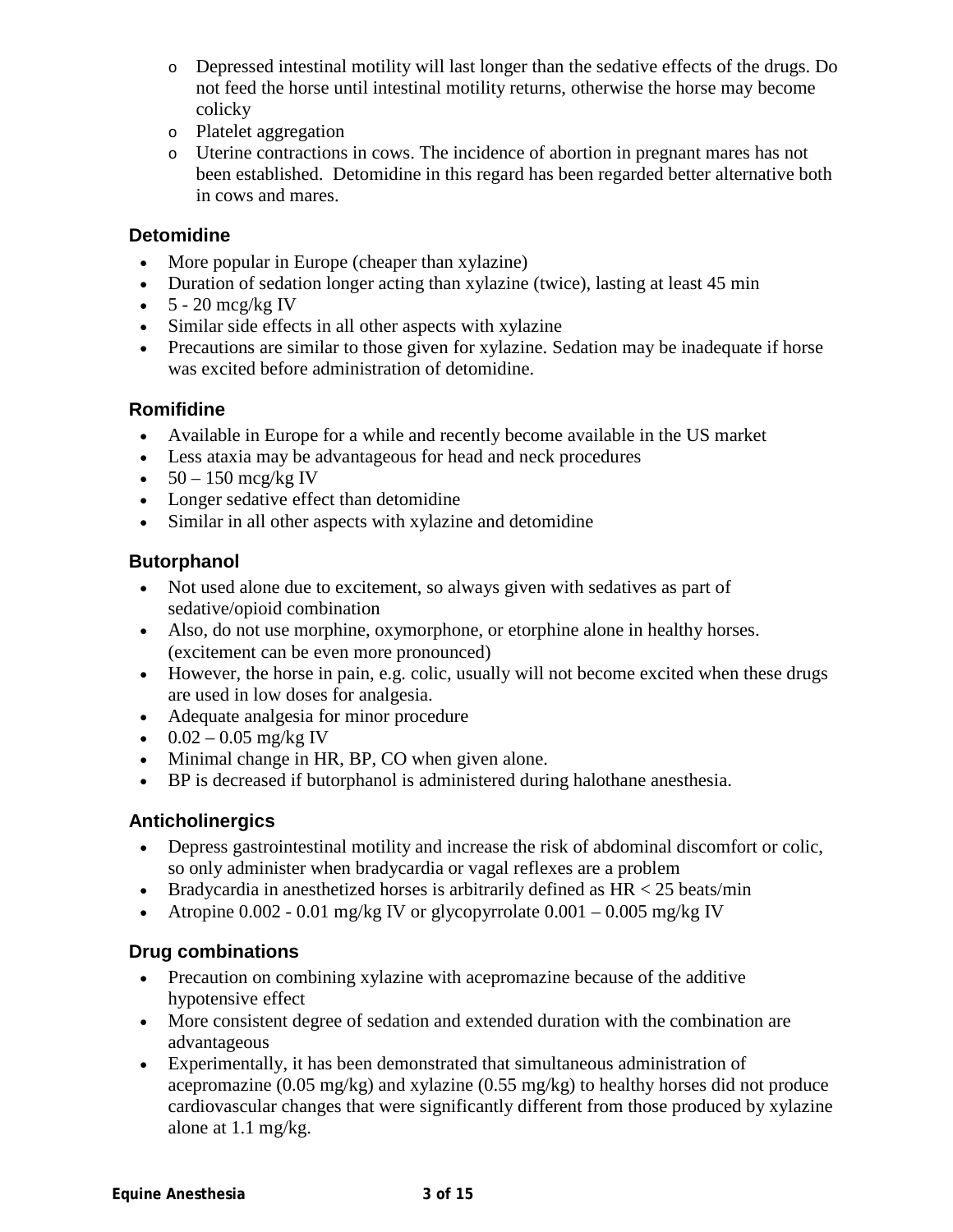# **Preanesthetic Preparation**

- No grain is to be fed 24 hours before anesthesia. No hay is to be fed 12 hours before anesthesia.
- Water is OK
- Foals scheduled for general anesthesia are usually allowed to nurse up to 1 hour before scheduled induction time
- Laboratory evaluation (minimum are PCV, TP, BUN, glucose)
- Additional tests may be warranted if sick and carries higher risks
- Review patient's medical history; check for deworming dates. Wait at least one week, preferably two, following organophosphate treatment.
- Do a physical examination to determine any abnormalities. Auscultate for cardiac dysrhythmias and murmurs, or abnormal lung sounds.
- Stabilize animal's physiology in debilitated animals (e.g. colic, ruptured bladder)
- IV catheterization in place
- A 12-14 gauge  $3 5$  inch long catheter is used for most horses.
- Pick the feet and clean the debris and dirt or cover the shoes
- Rinse the mouth with warm water prior to induction
- The mouth is washed out thoroughly using a dose syringe and water. This is done to prevent the endotracheal tube carrying food material into the trachea and lungs.



Mouth rinsing



IV catheterization

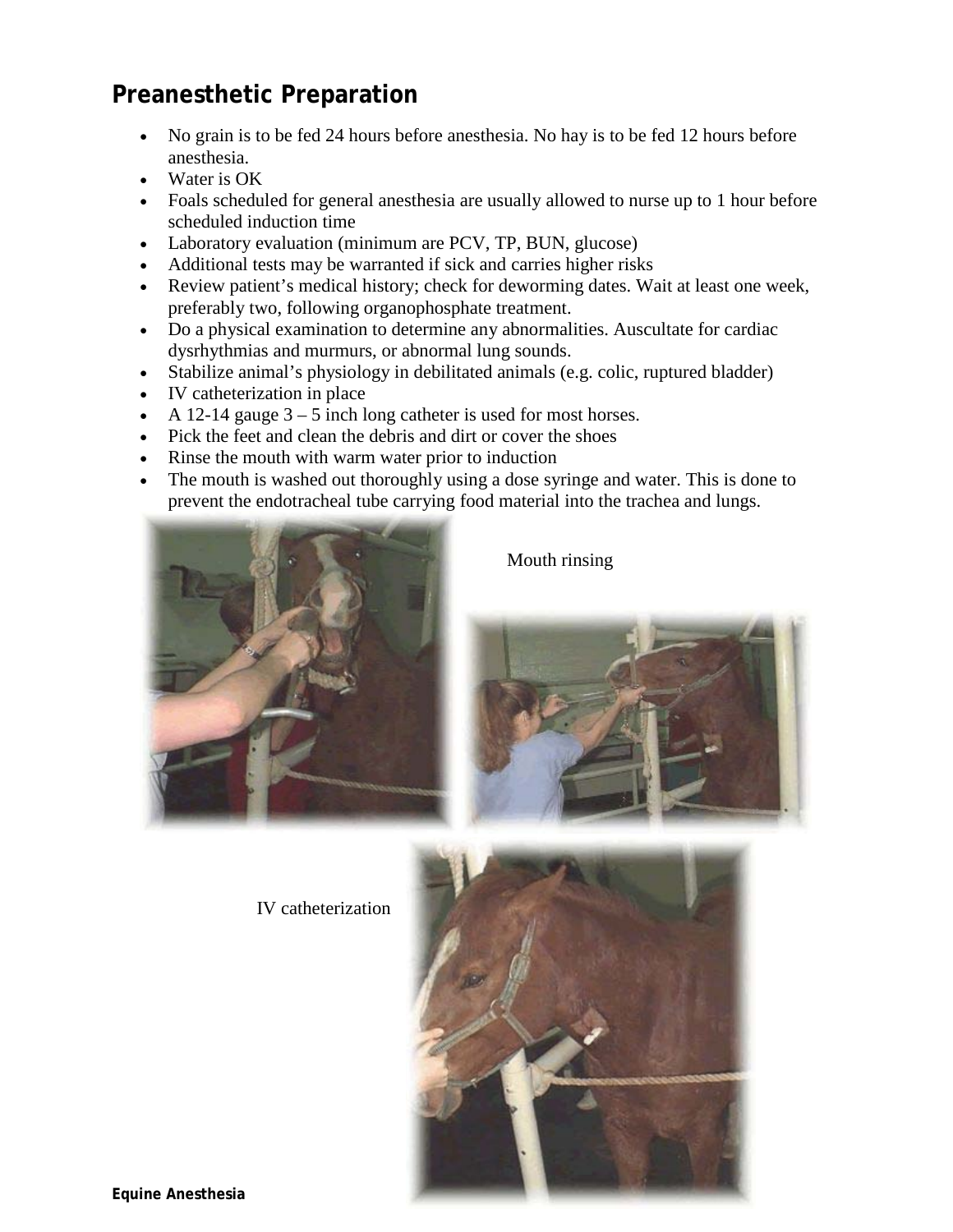# **ANESTHETIC INDUCTION**

#### **Critical for the safety both for the horse and the personnel, so smooth induction is essential**

- Techniques to induce:
	- o Swing door
	- o Free fall
	- o Hydraulic table



### **Most Common Anesthetic Drug Combination for Induction**

- Xylazine premedication and ketamine ( $\pm$ diazepam) Induction
- Ketamine administered alone without sedative premedication to the horse causes excitement
- Ketamine is injected 3-5 min after apparent xylazine induced sedation
- Ketamine is not used by IM injection in the conscious horse because the horse may be injured during the period of incoordination occurring while the drug is taking effect
- Biologic half life of ketamine is 45 minutes in the horse, with 99% of a bolus dose eliminated in 4 hours. Recovery to consciousness is due to extensive extravascular distribution of the drug
- Induction of anesthesia occurs about 60 seconds after ketamine injection. Horse falls to the ground characteristically with the forelimbs buckling and the hindlimbs straight. The person holding the horse's head should exert steady backward pressure on the horse during loss of consciousness in an attempt to make the horse sit on its hindquarters and not fall on its nose.
- Xylazine-ketamine anesthesia is accompanied by strong muscle tone for the first 5 minutes, and usually nystagmus, a strong palpebral reflex, and pupillary dilation.
- The duration of anesthesia varies from 7 min to 20 min. Anesthesia is often short in young horses and in Thoroughbreds.
- The major advantage of this combination is that recovery is usually smooth, with less incoordination than is seen with thiobarbiturate or guaifenesin combinations. The horse is usually standing 30-40 minutes following a single administration of xylazine and ketamine.
- Glyceryl Guaicolate Ether (GGE) is another useful drug for equine anesthetic induction
- Also known as guaifenesin (US) or guaiphenesin (Europe), it is administered at  $50 100$ mg/kg IV to effect to produce sedation/muscle relaxation
- Because of its muscle relaxant effect, this drug alone is not suitable to produce sedation as the ataxic horse may panic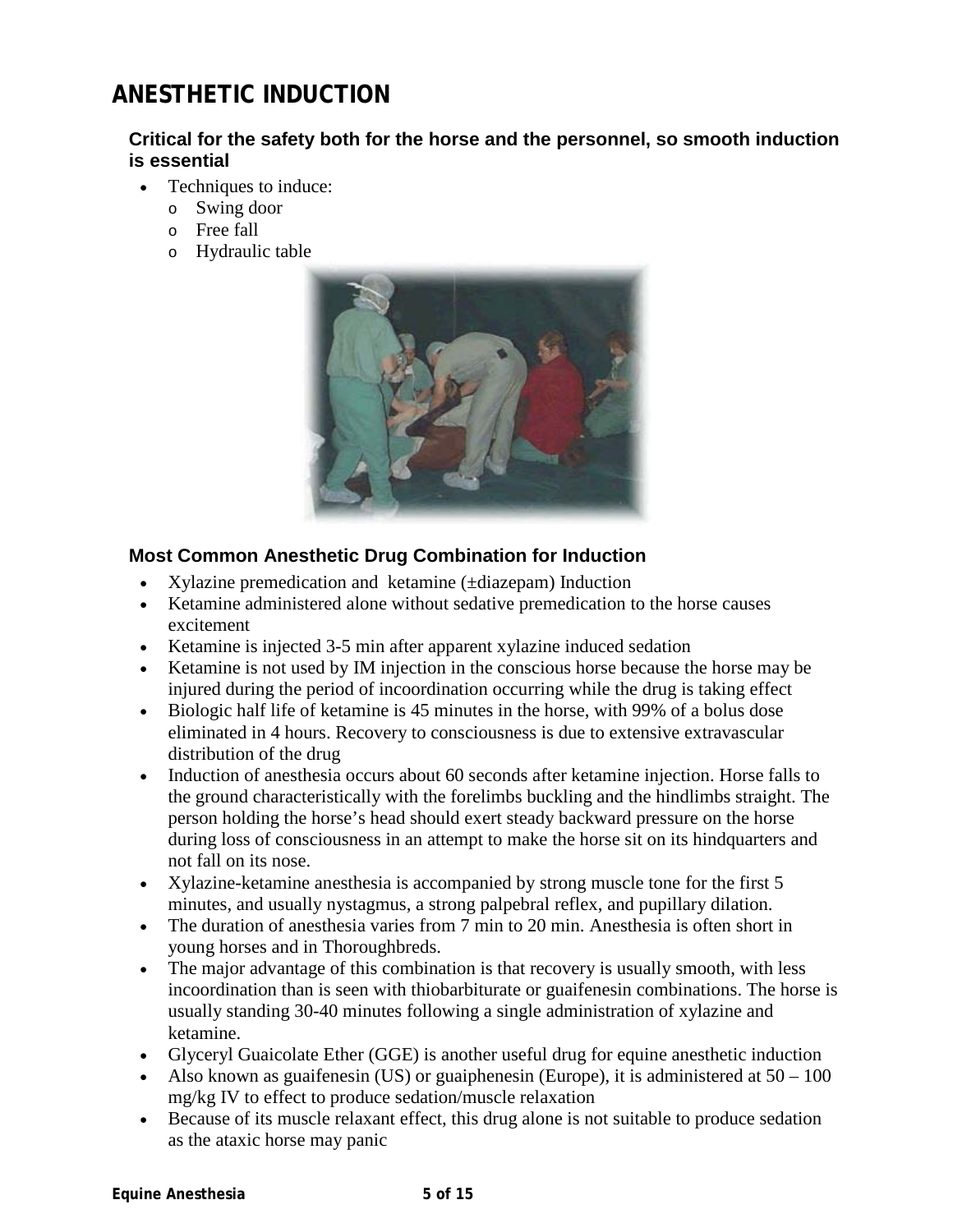- When animal knuckles following adequate dose (usually 50 mg/kg), a rapid bolus dose of 0.5 mg/kg ketamine IV or 2 mg/kg thiopental sodium is administered to provide smooth anesthetic induction
- Anesthesia can then be maintained either on inhalational agent or intravenous anesthetics.
- Available in 5, 10, 15 % in commercial preparation, but concentration higher than 15 % is not recommended for use due to hemolysis.
- Can be mixed with thiopental sodium, ketamine or xylazine in the diluent
- Home-made GGE may form precipitates if left unused for prolonged period, but rewarming the diluent will resolve this, and the efficacy of the agent is not altered. This problem is not seen with commercial preparations.
- Variations (see the chart below)
	- o Substitute xylazine with detomidine or romifidine
	- o Add butorphanol to premed
	- o Add acepromazine to premed
	- o Add diazepam to induction
	- $\circ$  Add/substitute guaifenesin  $\pm$  thiopental to induction
	- o Add/substitute Telazol, detomidine to induction (TKD mixture)

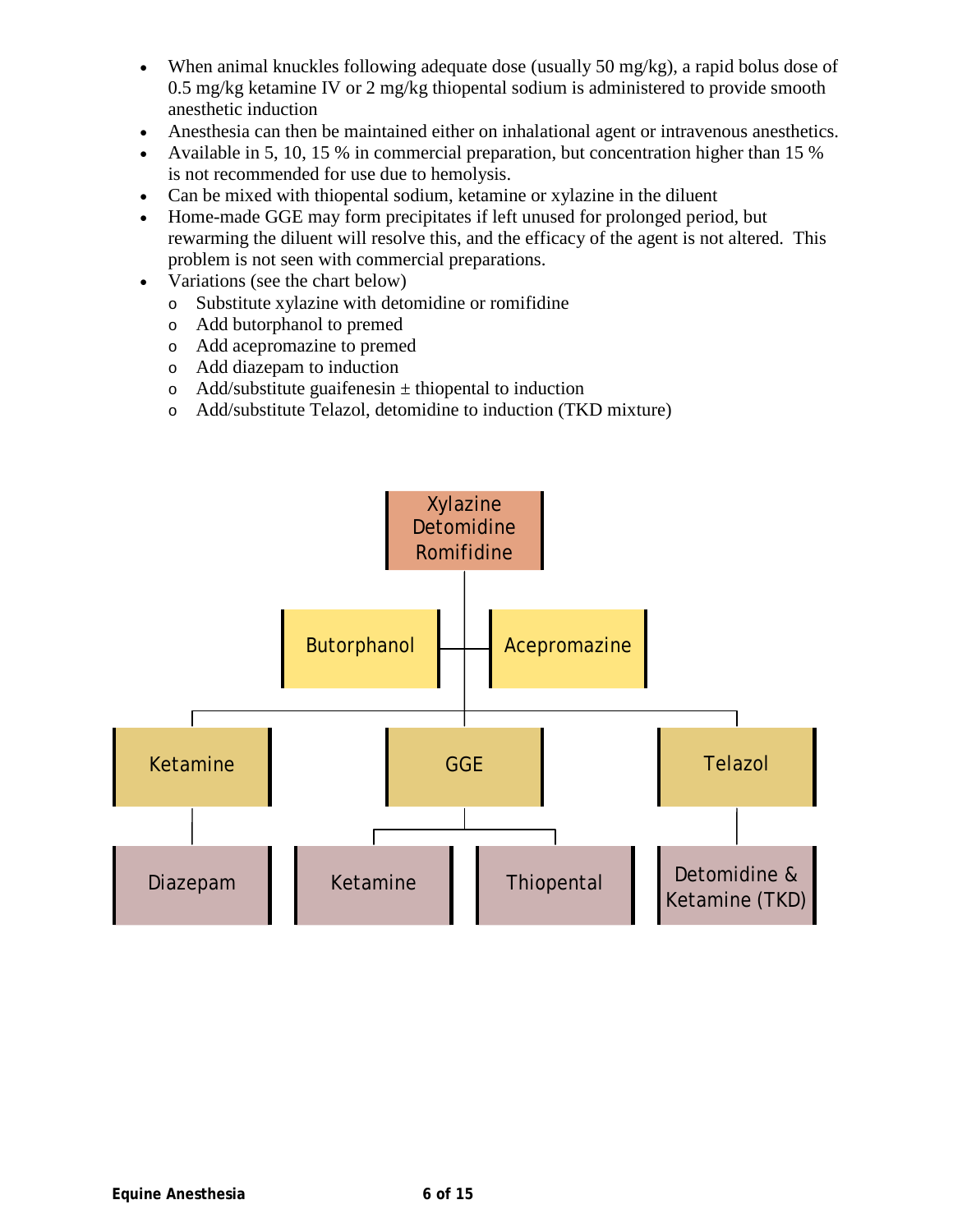# **Endotracheal Intubation**

### **Relatively easy and carried out blindly**

- No forcing, but rather smooth fit
- Check the cuff for leaks but maintain clean tube
- Apply KY jelly at the outside of the tip end of the ETT using a gauze sponge or paper towel. This lubrication will facilitate the intubation.
- Modified PVC mouth gas is useful to facilitate the intubation

| Endotracheal tube sizes based on weight |  |  |  |  |  |
|-----------------------------------------|--|--|--|--|--|
|-----------------------------------------|--|--|--|--|--|

| Horse weight                 | 70-100 kg  | 150-200 kg | $250$ kg     | 350 kg     | 450 kg       |
|------------------------------|------------|------------|--------------|------------|--------------|
| Endotracheal<br>tube size ID | $15-18$ mm | $18-22$ mm | $22 - 24$ mm | $24-26$ mm | $26 - 30$ mm |



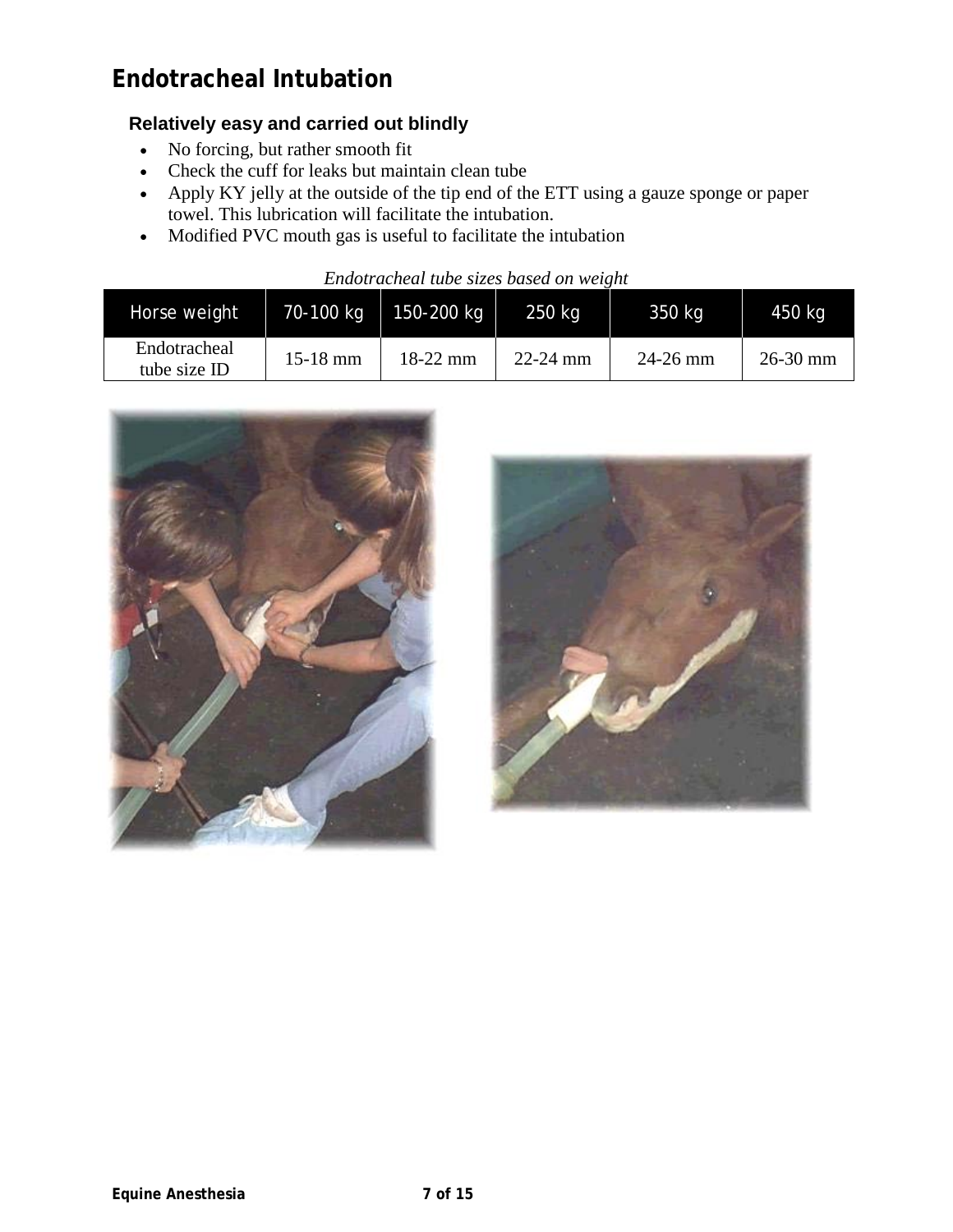# **Maintenance of Anesthesia**

#### **Mostly carried out using inhalants, but intravenous techniques can be used for a short anesthetic**

#### **Inhalational anesthesia**

- Problems occur more frequently and in greater magnitude than during canine anesthesia
- More pronounced hypotension, hypoventilation, reduction of cardiac output
- More dramatic consequence to the operator and the patient if anesthetic plane is not well controlled
- Halothane, isoflurane, sevoflurane, desflurane recovery differ. The fasted recovery may not be the best quality

#### **Nitrous oxide**

- Analgesia from  $N_2O$  reduces inhalational anesthetic requirement therefore less cardiovascular depression.
- However, even with 50 % oxygen and 50 % nitrous oxide mixture hypoxemia is common probably due to the nitrous oxide dissolving into gaseous space such as GIT and leading to the V/Q mismatches.
- Use of this agent is not recommended in this species (exception is foals and small-sized equids)

### **Halothane (Fluothane®)**

- Halothane has the highest metabolism, so avoid in hepatic insufficiency
- Currently it is not marked in the US, but some equine practices still carry it in their inventroy
- This agent is being largely displaced by newer agent such as sevoflurane and isoflurane as the cost of the newer agents becomes more affordable, however some equine practitioners use it other than cost reason, mainly for superior recovery quality (particularly important for orthopedic cases)
- 1 MAC halothane in horses is 0.9%, and 0.7 % in foals
- Always administered via endotracheal tube after induction of anesthesia with injectable drugs.
- Halothane decreases ventilation. RR may be normal or decreased but arterial carbon dioxide levels increase and oxygen levels decrease.
- Halothane sensitize the myocardium to circulatory cates belongines with more frequent dysrhythmias exhibited
- A lightly anesthetized (1 MAC), spontaneously breathing horse will have a 40-50% decrease in CO
- Heart rate is maintained in the normal range (28 to 44 beats/min)
- The arterial blood pressure decreases from conscious value (MAP 110) to 80 mmHg
- As anesthesia is deepened by increasing halothane concentration, CO and arterial pressure decrease further. HR usually remains constant.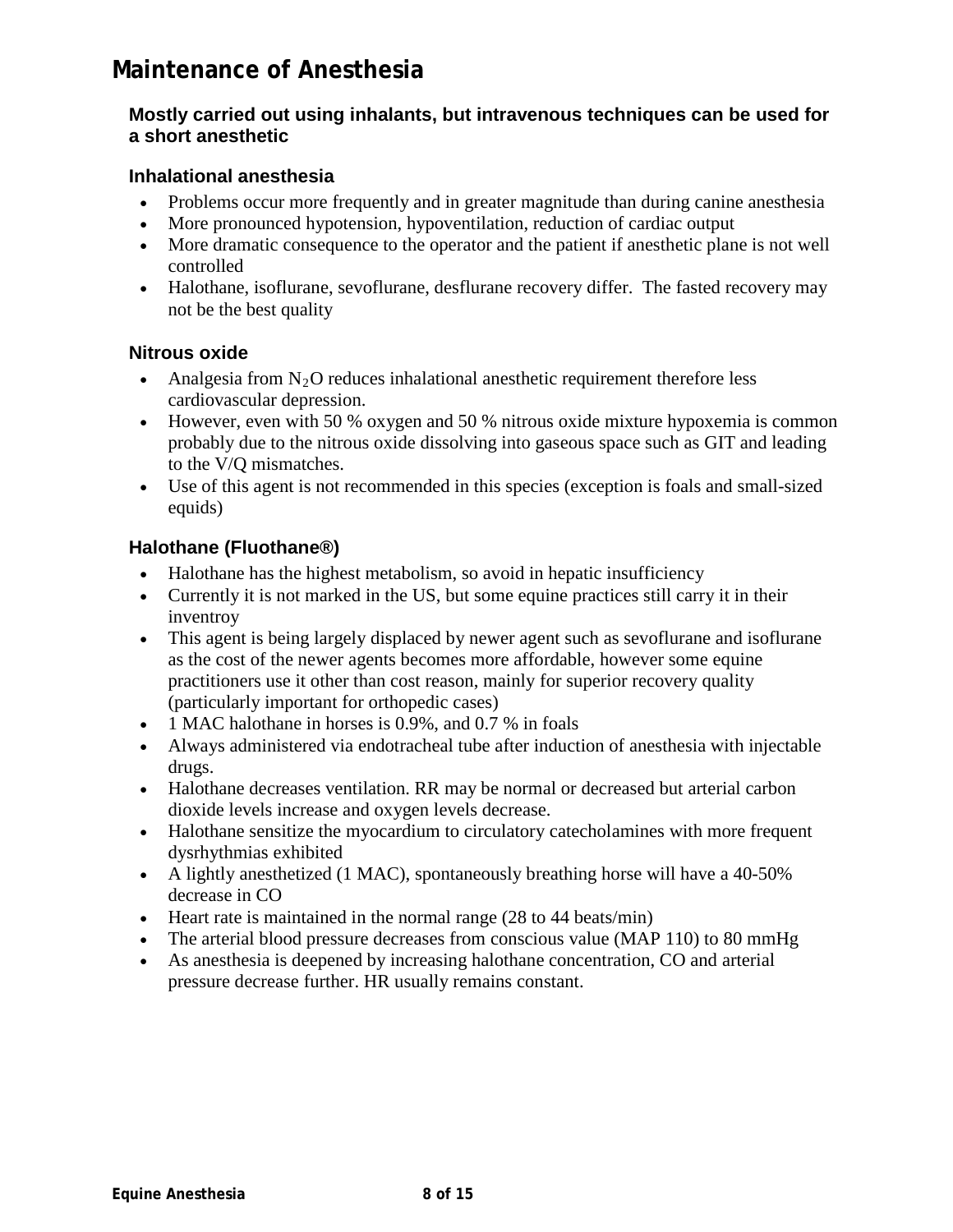#### **Isoflurane (Aerrane®, Forane®, IsoFlo®)**

- Used to be much more expensive than halothane, but the price has come down substantially for the past few years, so more frequently used
- Quicker anesthetic stabilization and more rapid recovery
- However, in some recovery from anesthesia to consciousness is too quick leading to poorer quality. Sedation with a minute dose (0.2 mg/kg) of xylazine has been recommended to provide better recovery in some orthopedic procedures.
- 1 MAC in horses is 1.3%, and 0.9%. in foals
- The degree of respiratory depression is greater with isoflurane than halothane.
- As anesthesia deepens, the respiratory rate tends to increase with halothane and decrease with isoflurane.
- Controlled ventilation (IPPV) is recommended for isoflurane anesthesia
- Isoflurane, similar to halothane, induces a dose-dependent cardiovascular depression.
- Little difference in cardiovascular function has been noted between halothane and isoflurane when horses are breathing spontaneously.
- Under controlled ventilation, the cardiac output has been demonstrated to be significantly higher during isoflurane anesthesia.
- Isoflurane causes more peripheral vasodilation than halothane, which is responsible for a low arterial blood pressure, but tissue looks more bright and pinky indicating better perfusion.

### **Sevoflurane (Ultane®)**

- Anesthetic induction, recovery, and intraoperative modulation of anesthetic depths to be notably faster than halothane and isoflurane.
- More expensive than halothane and isoflurane, but the price is getting lower.
- [Sevoflurane](javascript:fileName=) (1 MAC = 2.3 %) is less potent than [halothane](javascript:fileName=) or [isoflurane,](javascript:fileName=) but more potent than [desflurane](javascript:fileName=)
- [Sevoflurane](javascript:fileName=) induces dose-dependent cardiovascular depression to a degree similar to that of [isoflurane](javascript:fileName=)
- [Sevoflurane](javascript:fileName=) and [isoflurane](javascript:fileName=) cause greater increases in  $PaCO<sub>2</sub>$ , decreases in pH and ventilatoryresponse to hypercapnia than does halothane in horses. Respiratory rate is lower than with [halothane,](javascript:fileName=) and minute ventilation decreases
- Two [sevoflurane](javascript:fileName=) breakdown products are of potential concern because of their nephrotoxicity: Compound A and inorganic fluoride.
- No clinical studies of humans demonstrate significant changes in BUN, creatinine, or the ability to concentrate urine after [sevoflurane](javascript:fileName=) anesthesia when compared to other inhalant anesthetics. This is true also for a study in horses
- Currently, more than 90 % of BVMTH equine cases are anesthetized with sevoflurane
- The recovery quality may suffer due to rapid emergence from anesthesia, hence sedating with 0.2 mg/kg of xylazine at the time to move to the recovery stall may help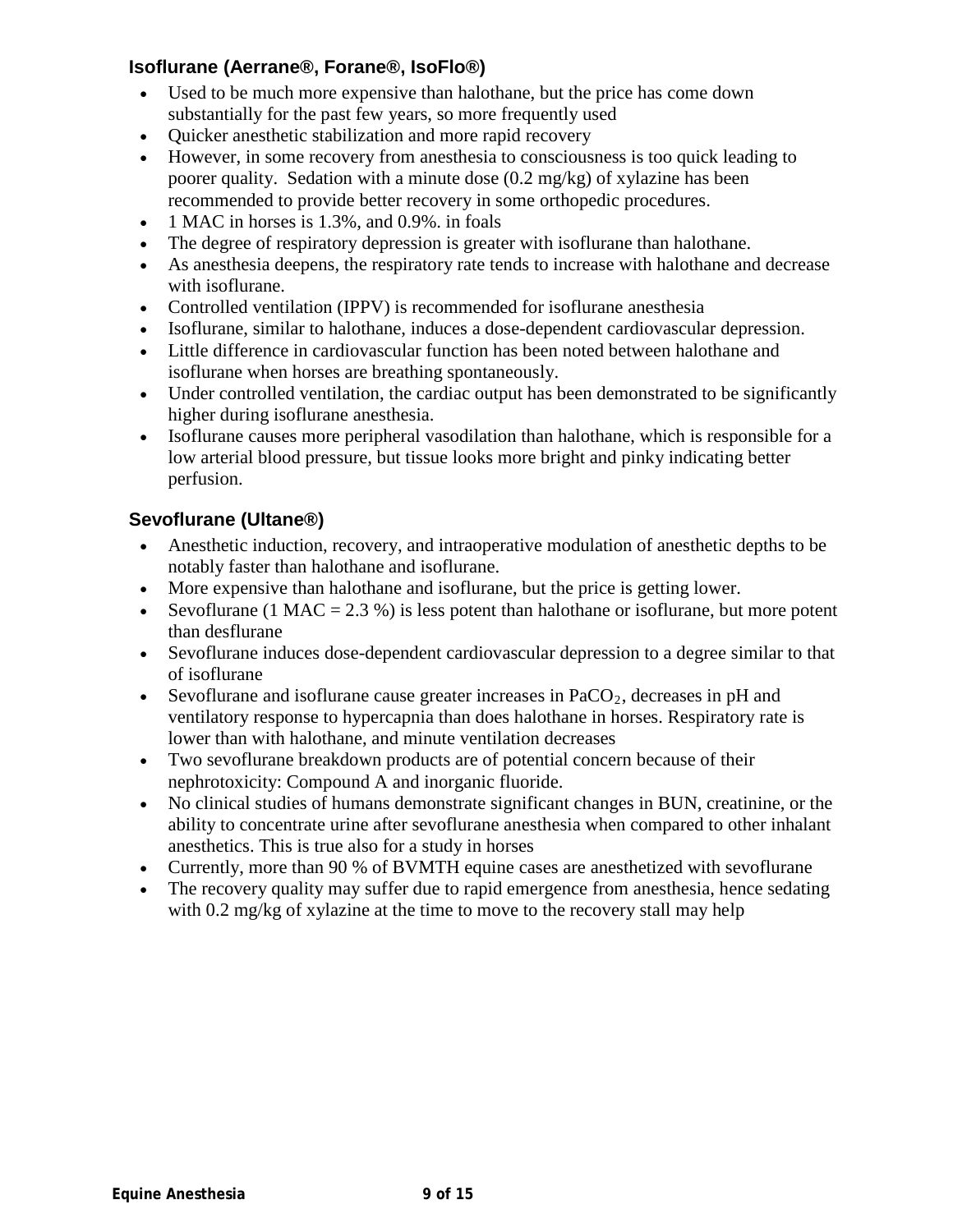### **Desflurane (Suprane®)**

- Lower blood/gas partition coefficient than the inhalants mentioned above, so control of anesthetic depth is relatively quick
- Horses' recovery from [desflurane](javascript:fileName=) anesthesia is fast (e.g. 15 min to standing after 100 minutes of anesthesia), and quality rated good to excellent
- The least potent among the volatile anesthetics in clinical use  $(MAC = 7.6\%)$
- Cardiovascular effects of [desflurane](javascript:fileName=) are similar with those of [isoflurane](javascript:fileName=)
- Causes dose-dependent respiratory depression, the magnitude similar to [isoflurane](javascript:fileName=)
- May cause airway irritation with resulting coughing, secretions and breath holding
- Expensive as sevoflurane, and requires electronically controlled vaporizer which adds to the inconvenience

### **Total Intra-venous Anesthesia (TIVA)**

- Xylazine 1.1 mg/kg premedication and ketamine 2.2 mg/kg induction provides approximately 10 - 20 minutes of general anesthesia.
- Prolongation of xylazine-ketamine anesthesia in horses is done with 0.35 mg/kg of xyalzine and 0.7 mg/kg IV of ketamine starting 12 minutes after the initial ketamine induction. This dose can be repeated each 12 minutes for additional two doses, but accumulative prolonged recovery maybe seen.
- Additional one fifth dose of induction agent provide a buying time until increased vapor setting deepens anesthetic depth in the event animal suddenly wakes up during inhalation maintenance anesthesia
- Alternatively,
	- o Xylazine and ketamine added to a bottle of guaifenesin (GKX) is very popular for procedures not extending beyond 1 hour and administered as a continuous infusion.
	- o In 50 g of 1 L GGE, add 500 mg of xylazine and 2000 mg of ketamine and administer 1 – 3 ml/kg/hr depending on the CNS reflexes of the animal as assessed by ocular reflex (brisk palpebral reflex, occasional nystagmus must be present), changes of breathing pattern and rate, and changes of BP, HR etc.
	- o Given IV, not IM and never just for sedation
	- o Any procedure which is anticipated to last longer than 1 hour should not be done with GGE-xyalzine/ketamine or GGE-barbiturate anesthesia alone. Prolonged recovery for extended anesthesia
- Limitations:
- The main limitation to continued administration of intravenous anesthetics is the arterial oxygenation.
- While it is true that progressive collapse of the down lung occurs with time, thus increasing the ventilation-perfusion mismatch and decreasing arterial oxygenation, this can be an unreliable guideline. One horse can be anesthetized and breathing air for an hour or more and have acceptable levels of oxygen and carbon dioxide, whereas another horse will become hypoxemic within 10 minutes.
- IV anesthesia should not be prolonged beyond 45 minutes in an adult horse without supplying the horse with oxygen to breathe and means of ventilatory support
- Propofol: non-accumulative but very expensive
- Propofol and medetomidine combo  $(0.1 \text{ mg/kg/min})$  of propofol and 3.5 mcg/kg/hr of medetomidine) provides satisfactory anesthetic plane in response to supramaximal noxious stimuli, and recovery in  $4 \text{ hr} + \text{an}$ esthesia was very smooth, rapid and complete
- Tight anesthetic depth control is harder with TIVA so abrupt awakening during anesthesia is more likely if one is not familiar with the technique (inhalant anesthetic provides advantage in this respect as by monitoring anesthetic concentration in breathing gases, one can control anesthetic depth better)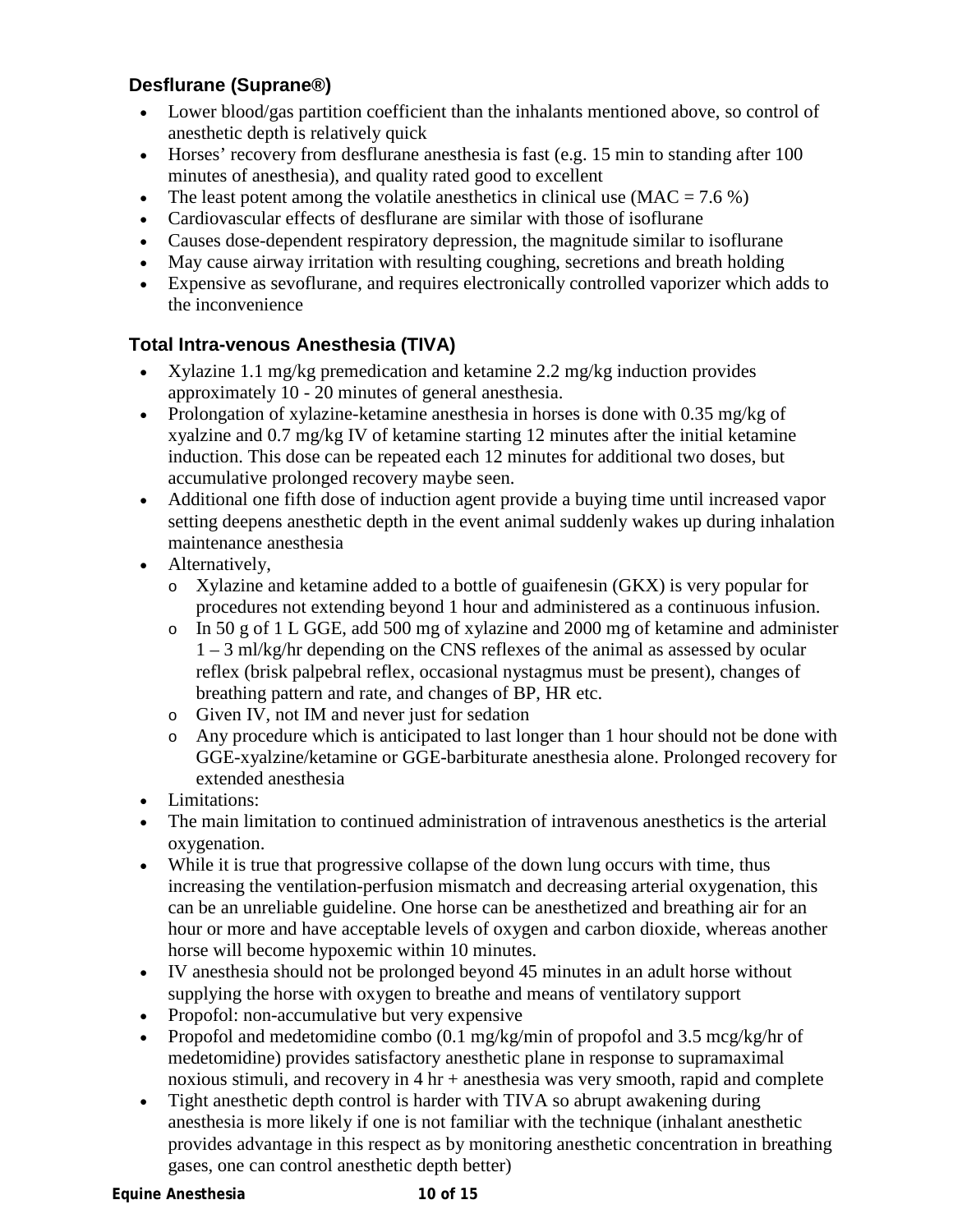| Comb. #        | Premedication     | <b>Dose</b><br>mg/kg | racie insis sonie sanipie acses je: injectacie ani<br>Induction agents | Dose<br>mg/kg   |
|----------------|-------------------|----------------------|------------------------------------------------------------------------|-----------------|
| $\mathbf{1}$   | Xylazine          |                      | Ketamine                                                               | 2               |
| $\overline{2}$ | Xylazine          | 0.7                  | Diazepam                                                               | 0.05            |
|                |                   |                      | Ketamine                                                               | $\overline{2}$  |
| 3              | Xylazine          | $\mathbf{1}$         | Ketamine                                                               | $\overline{2}$  |
|                | Butorphanol       | 0.02                 |                                                                        |                 |
| $\overline{4}$ | Xylazine          | 0.5                  | Diazepam                                                               | 0.05            |
|                | Butorphanol       | 0.02                 | Ketamine                                                               | $\overline{2}$  |
| 5              | Acepromazine      | 0.04                 | Ketamine                                                               | $\overline{2}$  |
|                | Xylazine          | $0.6$ to $1.1$       |                                                                        |                 |
|                | Xylazine          | $0.6$ to $1.1$       | Guaifenesin                                                            | 100(G)          |
| 6              |                   |                      | followed by                                                            | or "to effect"  |
|                |                   |                      | ketamine bolus                                                         | 1(K)            |
|                | Acepromazine      | 0.04                 | Guaifenesin 50 g                                                       | $100(G) - 4(T)$ |
| 7              | or Xylazine       | 0.6                  | mixed with 2 g                                                         | or "to effect"  |
|                |                   |                      | thiopental followed                                                    |                 |
|                |                   |                      | by thiopental bolus                                                    | 2(T)            |
|                | Acepromazine      | 0.04                 | Guaifenesin 50 g                                                       | $100(G) - 4(T)$ |
| 8              | or Xylazine       | 0.6                  | mixed with 2 g                                                         | or "to effect"  |
|                | $\pm$ Butorphanol | 0.02                 | thiopental followed                                                    |                 |
|                |                   |                      | by thiopental bolus                                                    | 2(T)            |
|                | Detomidine        | 0.01                 | Guaifenesin 50 g                                                       | $100(G) - 4(T)$ |
| 9              | $±$ Butorphanol   | 0.02                 | mixed with 2 g                                                         | or "to effect"  |
|                |                   |                      | thiopental followed                                                    |                 |
|                |                   |                      | by thiopental bolus                                                    | 2(T)            |

*The following table lists some sample doses for injectable anesthetics in the horses*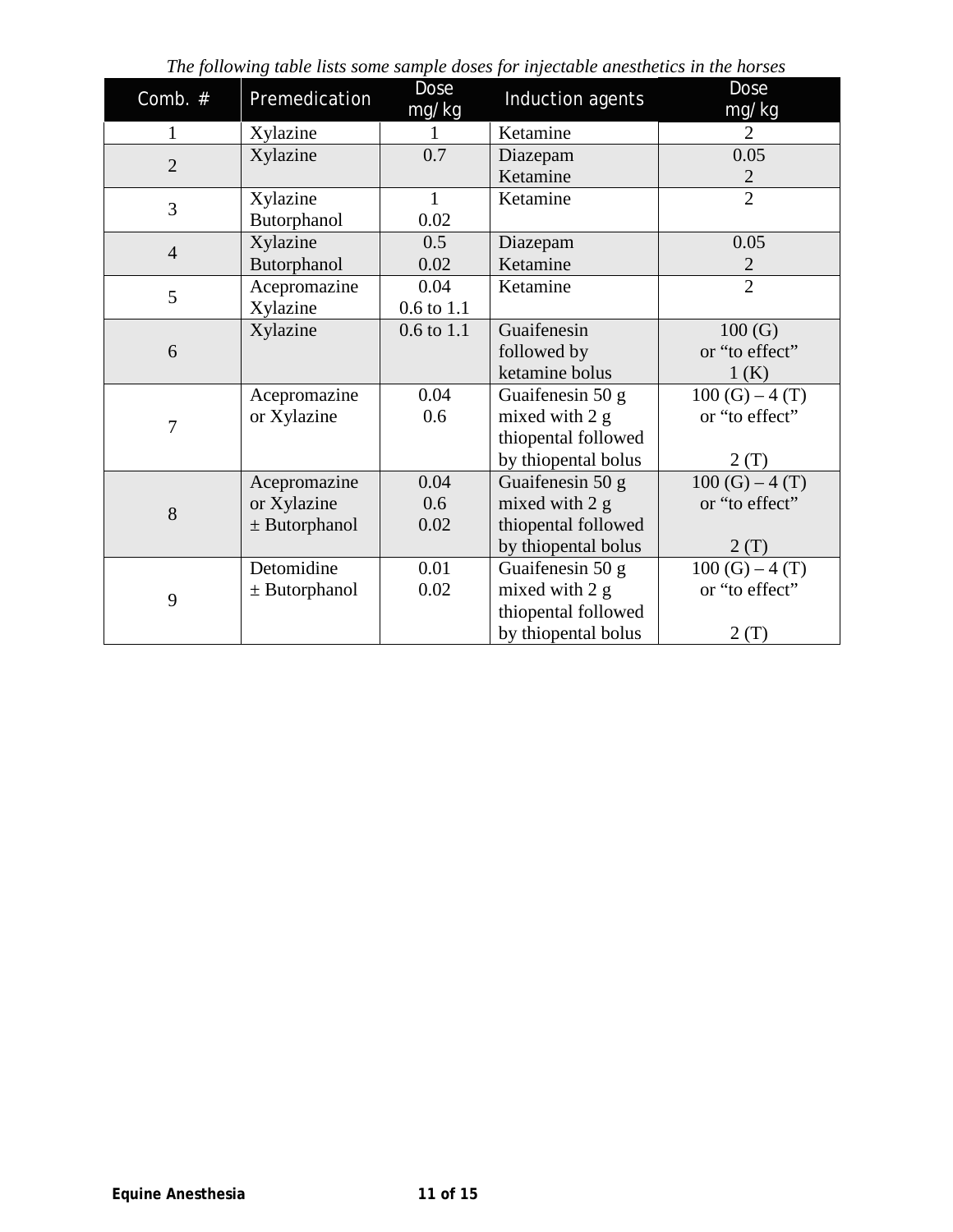# **Monitoring**

- Potentially life-threatening values
	- $\circ$  HR < 24 beats/min
	- $O$  MAP < 60 mm Hg
	- $\circ$  RR < 4 breaths/min
	- Evaluation of CNS
		- o Eyeball position (central), pupil size, palpebral reflex (sluggish), corneal reflex (strong)
		- o Nystagmus can be present, but usually indicates light plane (exception: dissociative drugs)
		- o Lack of movement in response to surgery, muscle relaxation
- Evaluation of CVS
	- o Palpation of peripheral arterial pulse quality, rhythm
	- o CRT
	- o Evaluation of blood loss
- Evaluation of Respiratory system
	- o Color of mucous membrane
	- o Characteristics of breathing pattern
- ECG
- Blood pressure
	- o Direct measurement always if possible
	- o Maintain MAP above 60 mmHg, or 70 mmHg in heavy muscled breeds
	- o Dobutamine at the rate  $1 5$  mcg/kg/min very effective for inotropic support (remember tissue perfusion depends both on BP and flow)
- Capnography
	- o Very useful for controlled ventilation
- Arterial blood gas (ABG) analysis
	- o Provides direct assessment of ventilatory efficiency
	- o Also modern ABG analyzers come with features to measure electrolytes and acid base status.

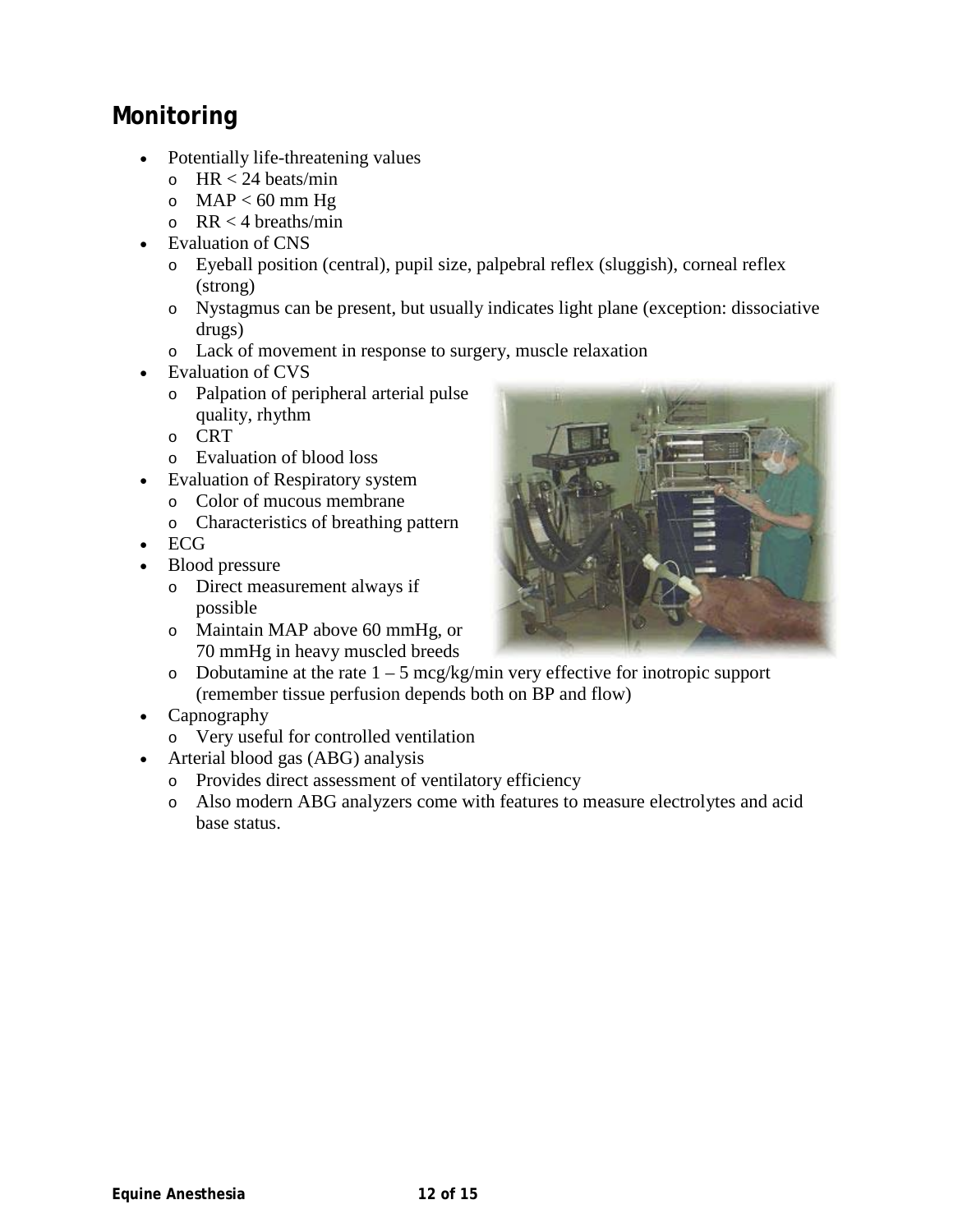# **Recovery**

- The incidence of recovery associated complication is higher than other domestic species
- Airway obstruction is a concern: nasal edema can easily develop in dorsal recumbency and then cannot breathe after extubation
- Nasal spray of vasocontrictors (e.g. phenylephrine) are commonly applied, or alternatively nasal intubation is performed to secure patent airway (NB. make sure it is well secured to the animal's head/collar using tapes as loose tube may fall into the trachea during the recovery and may cause fatal airway obstruction)
- Supply with high flow oxygen during recovery  $(> 15 \text{ L/min})$
- Demand valve can be used to give high flow oxygen and adequate tidal volume so as to assist ventilation to prevent hypoxemia
- Animals with preexisting neurologic signs (ataxia), rhabdomyolysis (tyingup), and lineage of hyperkalemic periodic paralysis (HYPP) predisposed breeds would require extra care and precautions.
- The horse should not be fed for several hours after anesthesia, and grain withheld until the following day
- Fast recovery not always the safest nor best in quality: adequate sedation may be indicated to calm the animal and avoid stimulation
- Quiet and dark room is preferred
- In horses trying to stand up too quickly and yet with poor muscle coordination may predispose to fracturing limbs or other types of injury. Recovering in padded stall can minimize the impact.
- Assisted or hand recovery maybe useful in foals or manageable horses.



• Head and tail ropes maybe useful to support the recovery in severely ataxic horses.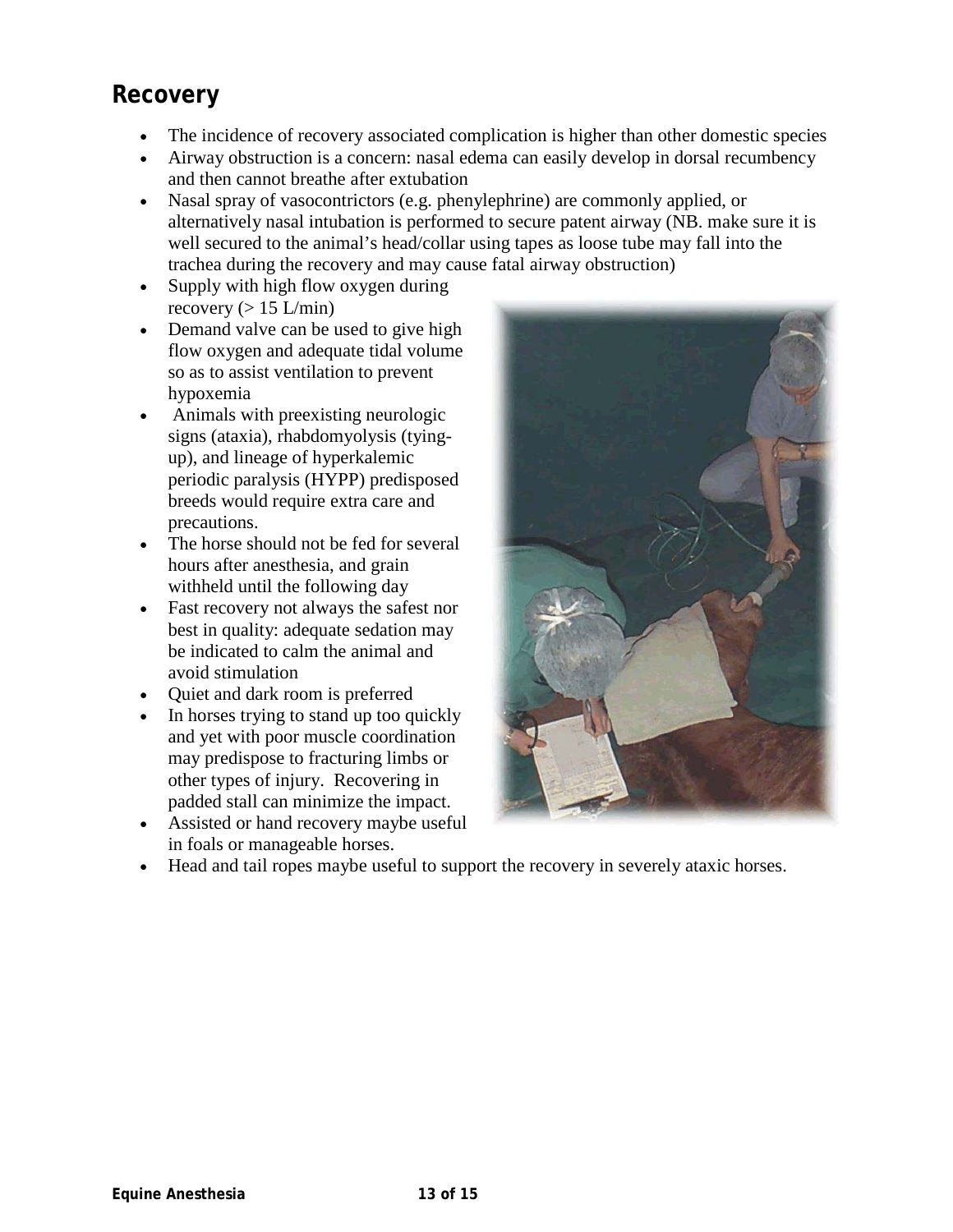# **Post-anesthetic complications**

- One of the major risks associated with equine general anesthesia is "post anesthetic myopathy"
- Myopathy or nerve damage in the limbs sometimes develops following general anesthesia as a result of ischemia or pressure damage.
- Most common form is ischemia of shoulder muscles or hindquarters resulting in lameness or inability to stand
- The horse cannot stand or will have difficulty in standing. Horses that were in lateral recumbency are most frequently lame in the dependent forelimb and/or hind limb
- Lameness is not always present immediately after the horse stands, but may develop 1-2 hours later.
- Post anesthetic myopathy prevention
- Positioning of limbs: lower forelimb forward, upper limbs elevated and supported, lower hind limb backward
- Foam pads, air mattress, water bed
- Maintain mean arterial pressure above 60-70 mm Hg
- **Treatment of post-anesthetic myopathy**
	- o Pain management and anti-inflammatory agents (NSAID, Corticosteroids)
	- o Fluid therapy
	- o Diuresis
	- o Calcium
	- o Sling and rope to support the torso
	- o Physical therapy (gentle massage)
	- o Positive inotropes to maintain CO and BP
	- o If not responsive to the Tx within days, and the symptom deteriorates causing severe distress and pain to the animal, euthanasia maybe the only option.